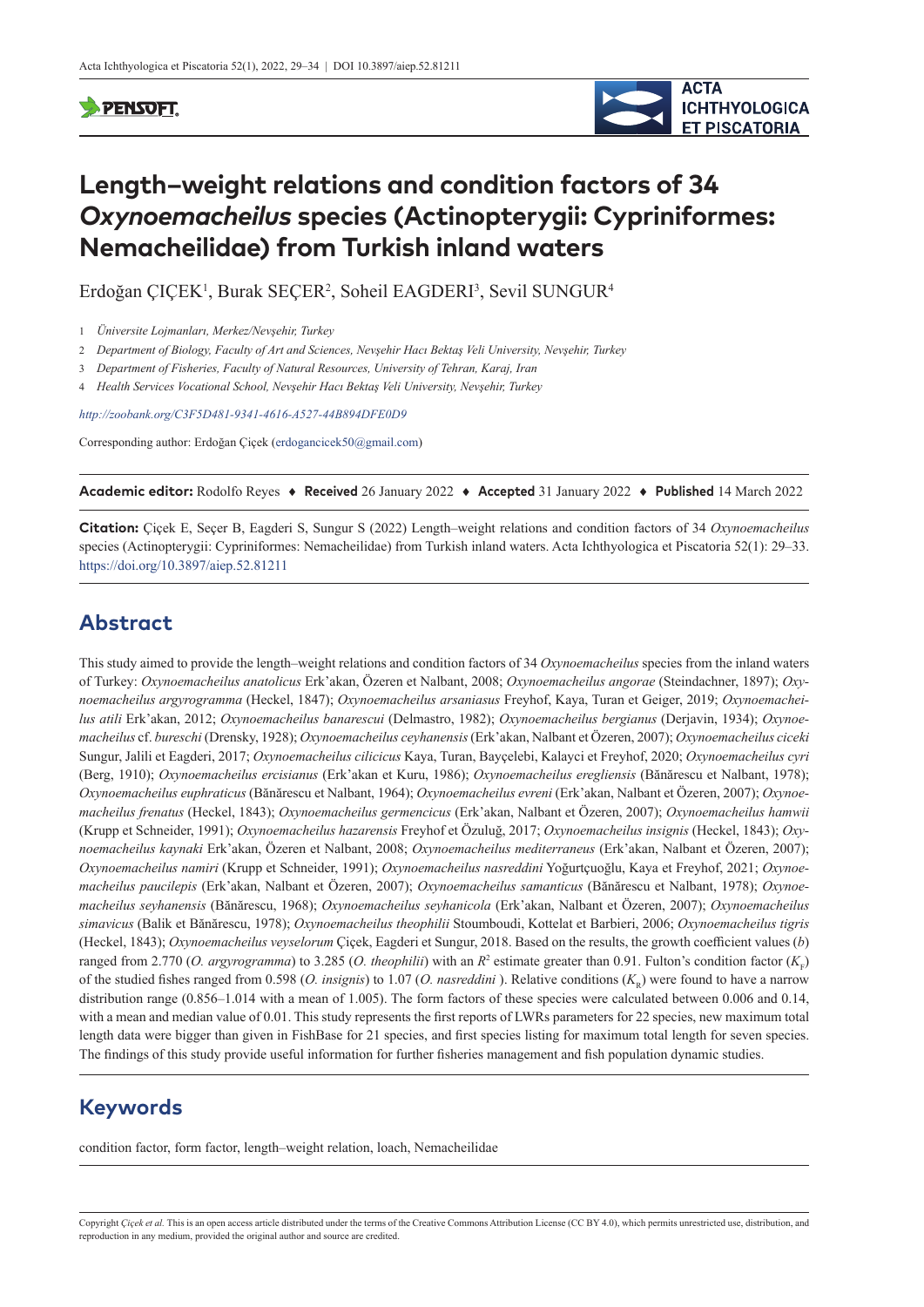#### **Introduction**

The Nemacheilidae are small fishes inhabiting the freshwaters of Asia, Europe, and northeastern Africa (Nelson et al. 2016; Sungur et al. 2017). This family has great diversity in Turkish inland waters with 48 species, of which 28 are endemics (Çiçek et al. 2015, 2018, 2020). They do not have commercial value but are important components for aquatic ecosystems (Kottelat 2012; Çiçek et al. 2015, 2018).

The study of the length–weight relation (LWR) of any fish species is a prerequisite for assessing its population characteristics (Le Cren 1951). As a result, LWRs provide fundamental knowledge in fisheries biology, which is required for management and conservation. Few Turkish nemacheilids have LWR data available (Gaygusuz et al. 2012; Erk'akan et al. 2013, 2014; Birecikligil et al. 2016; Özcan and Altun 2016; Yazıcıoğlu and Yazıcı 2016; İnnal 2019; Özdemir et al. 2019); hence, providing such data for these taxa is crucial for their management and conservation (Tabatabaei et al. 2015; Keivany et al. 2016; Jafari-Patcan et al. 2018).

Condition factor is computed using the weight and length of fish species to describe the condition or well-being of fish individuals in a particular water body (Froese 2006). It is assumed that the growth of fish in ideal conditions maintains equilibrium in length and weight and is a useful index for monitoring feeding intensity, age and growth rate, and assessing the status of the aquatic ecosystem where fish live (Radkhah and Eagderi 2015; Zamani-Faradonbe et al. 2015). Based on the above-mentioned background, the presently reported study was conducted to determine the LWRs parameters, condition factors, and form factors of 34 species of the genus *Oxynoemacheilus* inhabiting inland waters of Turkey. The following species were studied: *Oxynoemacheilus anatolicus* Erk'akan, Özeren et Nalbant, 2008; *Oxynoemacheilus angorae* (Steindachner, 1897); *Oxynoemacheilus argyrogramma* (Heckel, 1847); *Oxynoemacheilus arsaniasus* Freyhof, Kaya, Turan et Geiger, 2019; *Oxynoemacheilus atili* Erk'akan, 2012; *Oxynoemacheilus banarescui* (Delmastro, 1982); *Oxynoemacheilus bergianus* (Derjavin, 1934); *Oxynoemacheilus* cf. *bureschi* (Drensky, 1928); *Oxynoemacheilus ceyhanensis* (Erk'akan, Nalbant et Özeren, 2007); *Oxynoemacheilus ciceki* Sungur, Jalili et Eagderi, 2017; *Oxynoemacheilus cilicicus* Kaya, Turan, Bayçelebi, Kalayci et Freyhof, 2020; *Oxynoemacheilus cyri* (Berg, 1910); *Oxynoemacheilus ercisianus* (Erk'akan et Kuru, 1986); *Oxynoemacheilus eregliensis* (Bănărescu et Nalbant, 1978); *Oxynoemacheilus euphraticus* (Bănărescu et Nalbant, 1964); *Oxynoemacheilus evreni* (Erk'akan, Nalbant et Özeren, 2007); *Oxynoemacheilus frenatus* (Heckel, 1843); *Oxynoemacheilus germencicus* (Erk'akan, Nalbant et Özeren, 2007); *Oxynoemacheilus hamwii* (Krupp et Schneider, 1991); *Oxynoemacheilus hazarensis* Freyhof et Özuluğ, 2017; *Oxynoemacheilus insignis* (Heckel, 1843); *Oxynoemacheilus kaynaki* Erk'akan, Özeren et Nalbant, 2008; *Oxynoemacheilus mediterraneus* (Erk'akan, Nalbant et Özeren, 2007); *Oxynoemacheilus namiri* (Krupp et Schneider, 1991);

*Oxynoemacheilus nasreddini* Yoğurtçuoğlu, Kaya et Freyhof, 2021; *Oxynoemacheilus paucilepis* (Erk'akan, Nalbant et Özeren, 2007); *Oxynoemacheilus samanticus* (Bănărescu et Nalbant, 1978); *Oxynoemacheilus seyhanensis* (Bănărescu, 1968); *Oxynoemacheilus seyhanicola* (Erk'akan, Nalbant et Özeren, 2007); *Oxynoemacheilus simavicus* (Balik et Bănărescu, 1978); *Oxynoemacheilus theophilii* Stoumboudi, Kottelat et Barbieri, 2006; *Oxynoemacheilus tigris* (Heckel, 1843); *Oxynoemacheilus veyselorum* Çiçek, Eagderi et Sungur, 2018.

## **Material and methods**

A total of 1801 specimens of *Oxynoemacheilus* species were collected between May 2009 and September 2019 from Turkish inland water using an electrofishing device (SAMUS MP750). The sampling year of the species is given in Table 1. After anesthesia, the specimens were preserved in 4% buffered formalin and transported to the laboratory.

In the laboratory, the total length (*L*) and total weight (*W*) of each individual were determined using a digital caliper to the nearest 0.1 cm and 0.01 g, respectively. The LWRs were calculated by the method of least squares using the equation

$$
W = aL^b
$$

and logarithmically transformed (Froese 2006) into

$$
Log W = log a + b log L
$$

where *W* is the whole-body weight [g], *L* is the total length [cm], *a* is the intercept, and *b* is the slope. Prior to regression analyses, log–log plots of the length–weight pairs were performed to identify outliers (Froese et al. 2011). Outliers perceived in the log–log plots of all species were evacuated from the regression. Fulton's condition factor  $(K_F)$  was estimated using the following formula (Ricker 1975; Froese 2006)

$$
K_{\rm F} = 100 \, W L^{-3}
$$

The relative condition factor  $(K_n)$  was calculated using the equation of Froese (2006)

$$
K_{\rm R} = W(aL^b)^{-1}
$$

The mean condition factor  $(K_M)$  for a given length is derived from the respective WLR using the formula (Froese 2006)

$$
K_{\rm M} = 100 a L^{b-3}
$$

The form factor (*a*3:0) can be used to determine whether the body shape of a population or species differs significantly from that of others. It was calculated using the formula (Froese 2006)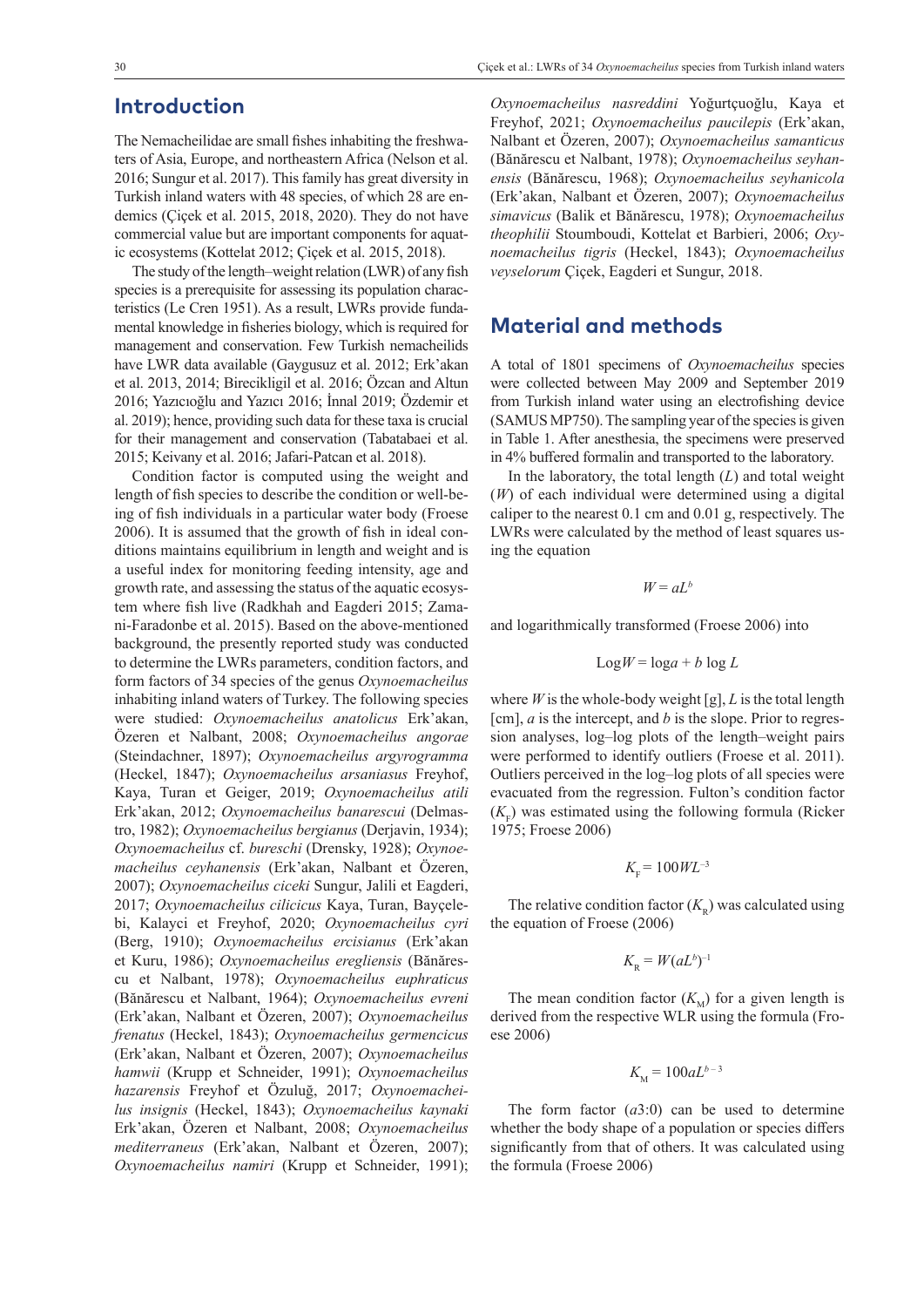|  |  |  |  | <b>Table 1.</b> Sampling sites and descriptive statistics of length and weight for 34 Oxynoemacheilus species in Turkey. |  |
|--|--|--|--|--------------------------------------------------------------------------------------------------------------------------|--|
|  |  |  |  |                                                                                                                          |  |

| <b>Species</b>                | E | Habitat                     | <b>Basin</b>   | Coordinates                     | SY | $\boldsymbol{n}$ |     |      | Total length [cm]   |      |                   |                 | Total weight [g] |      | $L_{\text{max}}$ in             |
|-------------------------------|---|-----------------------------|----------------|---------------------------------|----|------------------|-----|------|---------------------|------|-------------------|-----------------|------------------|------|---------------------------------|
|                               |   |                             |                |                                 |    |                  |     |      | Min Max Mean SD Min |      |                   | Max             | Mean SD          |      | <b>FishBase</b>                 |
| Oxynoemacheilus anatolicus    |   | + Dalaman Stream            | Western        | 37°08'17'N, 29°09'21"E 2018     |    | 11               | 4.5 | 8.2  | 6.04                | 1.28 | 0.87              | 5.03            | 2.33             | 1.52 | 5.20                            |
|                               |   |                             | Mediterranean  |                                 |    |                  |     |      |                     |      |                   |                 |                  |      |                                 |
| Oxynoemacheilus angorae       |   | + Cubuk Stream              | Kızılırmak     | 40°20'38'N, 33°02'21"E 2017     |    | 25               | 3.8 | 8.9  | 7.44                |      | 1.32 0.42         | 5.89            | 4.01             | 1.50 | 8.5                             |
| Oxynoemacheilus argyrogramma  |   | Keysun Stream               | Euphrates      | 37°30'39'N, 38°06'31"E 2009     |    | 54               | 4.5 | 7.3  | 5.65                |      | 0.81 0.74         | 3.49            | 1.71             | 0.69 | 6.20                            |
| Oxynoemacheilus arsaniasus    |   | + Haclı Lake                | Tigris         | 39°00'49"N, 42°20'11"E 2018     |    | 13               | 4.6 | 7.2  | 5.82                |      | $0.55$ 1.08       | 3.86            | 2.03             | 0.64 | $\overline{\phantom{0}}$        |
| Oxynoemacheilus atili         |   | + Eflatun Pınarı            | Konya closed   | 37°49'30'N, 31°40'27"E 2018     |    | 47               | 4.3 | 8.3  | 6.57                |      | 0.94 0.67         | 5.12            | 2.66             | 0.98 | 7.60                            |
| Oxynoemacheilus banarescui    |   | + Alaçam Stream             | Kızılırmak     | 41°28'21"N, 35°45'57"E 2017     |    | 63               | 4.4 | 7.8  | 6.04                |      | $0.69$ $0.62$     | 4.03            | 1.87             | 0.69 | 5.30                            |
| Oxynoemacheilus bergianus     |   | Handere Stream              | Aras           | 40°07'36"N, 42°14'55"E 2016     |    | 43               | 3.0 | 8.4  | 5.28                |      | 1.25 0.18         | 4.52            | 1.28             | 0.93 | 7.60                            |
| Oxynoemacheilus bergianus     |   | Digor                       | Aras           | 40°23'38"N, 43°24'45"E 2016     |    | 74               | 3.3 | 8.4  | 6.12                |      | 1.30 0.26         | 3.98            | 1.83             | 0.93 | 7.60                            |
| Oxynoemacheilus cf. bureschi  |   | <b>Ulucay Stream</b>        | Sakarya        | 40°22'56"N, 31°46'06"E 2017     |    | 7                | 5.3 | 7.7  | 6.86                |      | 0.81 1.07         | 3.36            | 2.53             | 0.80 | 6.50                            |
| Oxynoemacheilus ceyhanensis   |   | + Ceyhan River              | Ceyhan         | 38°05'35"N, 36°59'40"E 2017     |    | 50               | 3.3 | 7.8  | 5.56                |      | 1.08 0.21         | 4.56            | 1.66             | 0.95 | 8.80                            |
| Oxynoemacheilus ciceki        |   | + Sultan Marsh              | Kızılırmak     | 38°23'23"N, 35°21'54"E 2009     |    | 103              | 4.3 | 7.5  | 5.34                |      | $0.52 \quad 0.42$ | 2.61            | 0.95             | 0.34 | 5.80                            |
| Oxynoemacheilus cilicicus     |   | + Kızıl Stream              | Eastern        | 36°51'27"N, 34°33'13"E 2018 105 |    |                  | 3.4 | 9.9  | 5.60                |      | 1.02 0.45 9.10    |                 | 1.81             | 1.38 |                                 |
|                               |   |                             | Mediterranean  |                                 |    |                  |     |      |                     |      |                   |                 |                  |      |                                 |
| Oxynoemacheilus cyri          |   | + Kura River                | Kura           | 40°50'32"N, 42°48'57"E 2019     |    | 31               | 3.2 | 8.6  | 5.85                |      | 1.27 0.26         | 7.33            | 2.46             | 1.66 | 6.80                            |
| Oxynoemacheilus ercisianus    |   | + Ilica Stream              | Van Lake       | 39°00'15"N, 43°19'17"E 2016 103 |    |                  | 2.9 | 7.7  | 4.09                |      | 0.91 0.21         | 4.53            | 0.74             | 0.76 |                                 |
| Oxynoemacheilus eregliensis   |   | + Melendiz Stream           | Konya closed   | 38°19'36'N, 34°14'20"E 2019 123 |    |                  | 5.1 | 9.5  | 6.83                |      | 1.23 1.02         | 7.66            | 2.91             | 1.62 | 10.30                           |
| Oxynoemacheilus euphraticus   |   | Aşkale                      | Euphrates      | 39°46'48"N, 40°26'55"E 2017 119 |    |                  | 2.8 | 9.3  | 5.78                |      | 0.93 0.17         | 5.60            | 1.53             | 0.81 | 7.40                            |
| Oxynoemacheilus evreni        |   | + Ceyhan River              | Ceyhan         | 38°15'17"N, 37°31'56"E 2016     |    | 17               | 3.1 | 6.5  | 5.07                |      | 1.05 0.25         | 2.72            | 1.44             | 0.78 | 9.40                            |
| Oxynoemacheilus frenatus      |   | Arpaçay Stream              | Tigris         | 38°01'21"N, 40°29'25"E 2012     |    | 31               | 4.1 | 8.0  | 5.56                |      | 1.02 0.68         | 5.83            | 1.96             | 1.36 | 7.50                            |
| Oxynoemacheilus germencicus   |   | + Kadın Stream              | Küçük Menderes | 38°18'27"N, 28°10'11"E 2017     |    | 19               | 5.1 | 7.8  | 6.61                |      | 0.70 1.18         | 4.49            | 2.73             | 0.86 | 6.30                            |
| Oxynoemacheilus hamwii        |   | <b>Orontes River</b>        | Orontes        | 36°58'33''N, 36°51'51"E 2015    |    | 63               | 3.1 | 8.4  | 5.14                |      | 1.07 0.22         | 5.36            | 1.30             | 0.96 | 6.20                            |
| Oxynoemacheilus hazarensis    |   | + Hazar Lake                | Euphrates      | 38°27'08"N, 39°18'26"E 2013     |    | 13               | 4.1 | 7.2  | 5.85                |      | 0.88 0.54         | 3.23            | 1.88             | 0.74 | 6.50                            |
| Oxynoemacheilus insignis      |   | Karasu Stream               | Euphrates      | 37°22'35"N, 37°29'22"E 2017     |    | 29               | 3.4 | 6.5  | 5.23                |      | $0.82$ $0.18$     | 1.72            | 0.91             | 0.38 | 12.00                           |
| Oxynoemacheilus kaynaki       |   | + Input of Dumluca Ceyhan   |                | 37°25'57"N, 40°06'45"E 2013     |    | 82               | 4.0 | 7.5  | 5.85                |      | 0.82 0.72         | 3.85            | 2.01             | 0.91 | 6.80                            |
|                               |   | Lake                        |                |                                 |    |                  |     |      |                     |      |                   |                 |                  |      |                                 |
| Oxynoemacheilus mediterraneus |   | + Input of Sücüllü          | Mediterranean  | 38°23'22"N, 31°07'56"E 2018     |    | 144              | 3.6 | 7.6  | 6.13                | 1.00 | 0.33              | 3.39            | 1.92             | 0.77 | 5.80                            |
|                               |   | Dam Lake                    |                |                                 |    |                  |     |      |                     |      |                   |                 |                  |      |                                 |
| Oxynoemacheilus namiri        |   | Orontes River               | Orontes        | 38°23'22"N, 31°07'56"E 2016     |    | 88               | 4.1 | 8.7  | 6.21                |      | 1.02 0.50         | 7.02            | 2.64             | 1.43 | $\overline{\phantom{0}}$        |
| Oxynoemacheilus nasreddini    |   | + Siyek Stream              | Akarcay        | 38°35'10"N, 30°25'36"E 2009     |    | 77               | 4.7 | 9.9  | 6.99                |      | 1.01 0.99         | 9.45            | 3.88             | 1.69 | $\overline{\phantom{0}}$        |
| Oxynoemacheilus paucilepis    |   | + Mancinik Stream Euphrates |                | 39°12'25"N, 37°12'04"E 2018     |    | 15               | 4.2 | 8.2  | 6.65                |      | 0.96 0.78         | 5.68            | 3.19             | 1.24 | 7.00                            |
| Oxynoemacheilus samanticus    |   | + Zamanti Stream            | Seyhan         | 38°44'10"N, 36°24'46"E 2014     |    | 21               | 4.4 | 6.6  | 5.31                |      | $0.59$ 0.65       | 2.43            | 1.34             | 0.48 | 8.60                            |
| Oxynoemacheilus seyhanensis   |   | + Zamantı Stream            | Seyhan         | 38°43'54"N, 36°22'46"E 2015     |    | 56               | 3.3 | 9.1  | 4.59                |      | 1.10 0.34         | 8.40            | 1.20             | 1.39 | $\overbrace{\qquad \qquad }^{}$ |
| Oxynoemacheilus seyhanicola   |   | + Ceyhan River              | Ceyhan         | 38°05'35''N, 36°59'40"E 2015    |    | 29               | 4.2 | 9.5  | 6.45                |      | 1.32 0.51         | 7.02            | 2.36             | 1.64 | 4.30                            |
| Oxynoemacheilus simavicus     |   | + Yağcılı Stream            | North Aegean   | 39°19'47"N, 27°34'07"E 2017     |    | 10               | 4.8 | 8.0  | 6.44                | 0.87 | 1.13              | 5.62            | 2.93             | 1.32 | 7.10                            |
| Oxynoemacheilus theophilii    |   | Sevisler Dam                | North Aegean   | 39°19'47"N, 27°34'07"E 2017     |    | 54               | 3.5 | 7.7  | 5.38                |      | 0.91 0.33         | 4.56            | 1.58             | 0.88 | 6.60                            |
|                               |   | Lake                        |                |                                 |    |                  |     |      |                     |      |                   |                 |                  |      |                                 |
| Oxynoemacheilus tigris        |   | Seve Dam Lake               | Euphrates      | 36°44'38'N, 37°14'56"E 2019     |    | 36               | 3.0 | 8.4  | 4.74                |      | $0.93$ 0.18       | 4.80            | 0.88             | 0.77 | 8.40                            |
| Oxynoemacheilus veyselorum    |   | Bozkuş Stream               | Aras           | 40°37'03"N, 42°47'04"E 2016     |    | 46               | 4.6 | 12.6 | 9.27                |      |                   | 1.96 1.74 15.88 | 7.77             | 4.01 |                                 |
|                               |   |                             |                |                                 |    |                  |     |      |                     |      |                   |                 |                  |      |                                 |

 $E$  = endemic (plus signs), SY = sampling year,  $n$  = number of individuals, SD = standard deviation; Values in **bold** font denote maximum length higher than given in FishBase; Text in shaded cells denotes maximum total length not given in FishBase.

#### $a3:0 = 10^{\log a - S(b-3)}$

where *S* is the slope of the log*a* vs. *b* regression, the mean slope  $S = a - 1.358$  proxy for estimating the form factor (Froese 2006).

The degree of dependence between the variables was computed by the determination coefficient  $R^2$ . The significance level of  $R^2$  was estimated by ANOVA. The Student's *t*-test was used to determine whether parameter *b* is significantly different from the expected or theoretical value of 3 (i.e.,  $b = 3$ ,  $P < 0.05$ ). All statistical analyses were performed in MS Excel 2016 and Past 3.26.

### **Results and discussion**

The presently reported study provides the LWRs and condition factors of 34 *Oxynoemacheilus* species. The descriptive statistics of length and weight with the parameters of the LWR; regression parameters *a* and *b*, the 95% confidence limits of *b*; the 95% confidence limits of  $a$ ; correlation coefficient  $(R^2)$  and type of growth for the studied species are given in Tables 1 and 2. Based on our

collected specimens, new maximum total lengths were recorded for 23 species.

The parameter *b* of the studied species ranged from 2.770 (*O. argyrogramma*) to 3.285 (*O. theophilii*) with the median value of 3.071 (Table 2 and Fig. 1). The value of *b* generally lies between 2.5 and 3.5 (Froese 2006) though the ideal value of *b* is 3.0 (Hile 1936). In LWRs, *b*-values that are higher and lower than 3 indicate positive and negative allometric growth, respectively. According to the *b-*value, 27 species are isometric; two are negative allometry and five are positive allometry (Table 2). The coefficient of determination  $(R^2)$  between length and weight varied from 0.91 for *O. ciceki* to 0.99 for *O.* cf. *bureschi*.

The values of  $K_F$  varied from 0.598 (*O. insignis*) to 1.070 (*O. nasreddini*). Clark (1928) showed the relation between  $K_F$  and the parameters of the respective WLR (Table 2 and Fig. 1). The  $K_M$  for a given length is derived from the respective WLR (Froese 2006) which ranged from 0.856 to 1.014 with a mean of 1.005. Clark (1928) also demonstrates that if *b* is not significantly different from 3,  $K_F$  can be compared directly. Le Cren (1951) proposed the relative condition factor  $(K_p)$ , which accounts for changes in form or condition as length increases and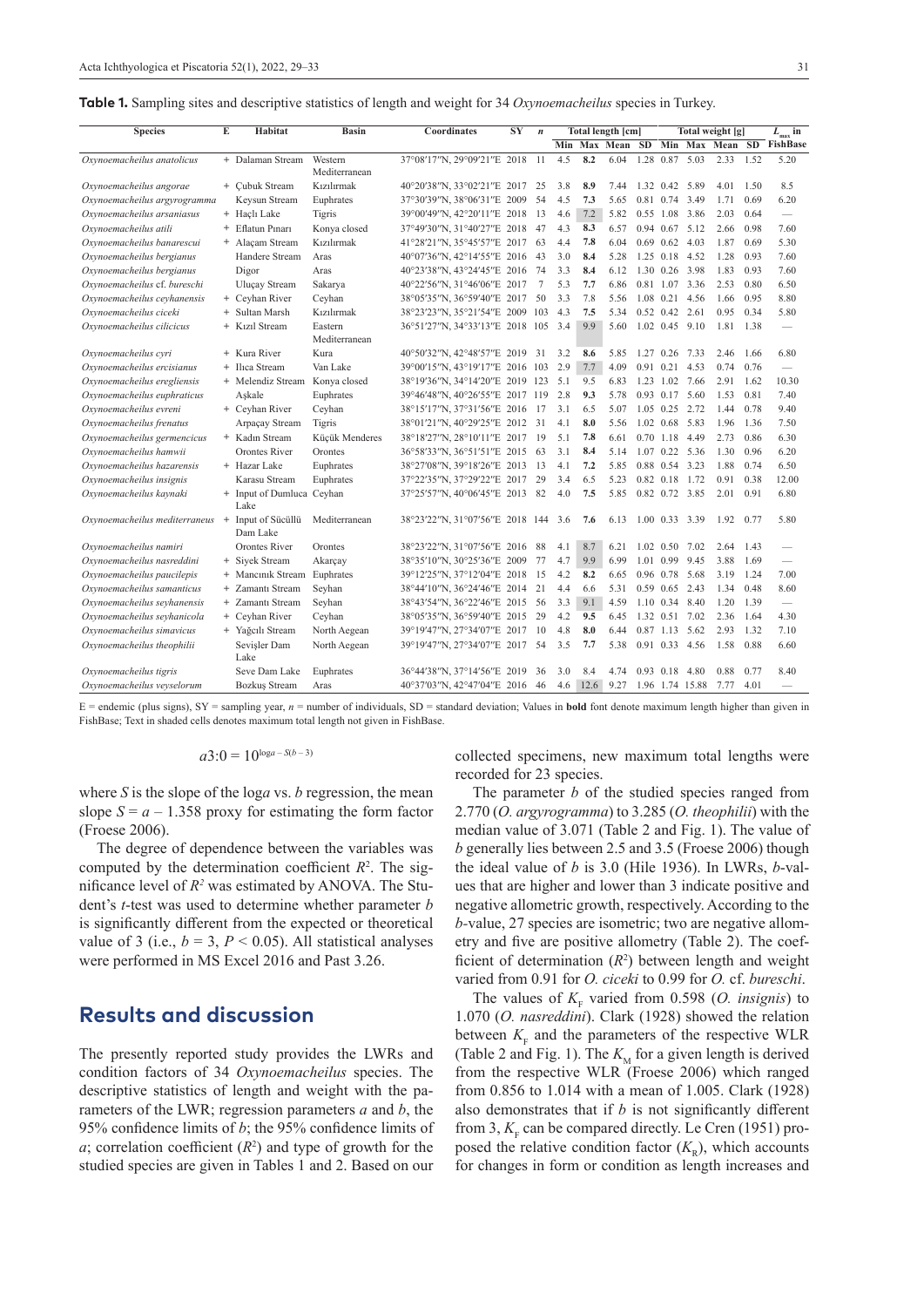|                    | Table 2. Estimated parameters of the length–weight relations (LWR), condition factors, and form factor for 34 Oxynoemacheilus |  |  |  |  |  |
|--------------------|-------------------------------------------------------------------------------------------------------------------------------|--|--|--|--|--|
| species in Turkey. |                                                                                                                               |  |  |  |  |  |

| <b>Species</b>                | LWR parameters in this study |                  |       |             |                 |           | <b>LWRs</b> in<br><b>FishBase</b> |      |      | <b>Fulton's Condition</b> |          | <b>Relative Condition</b> |      |      |          | a3:0      |        |
|-------------------------------|------------------------------|------------------|-------|-------------|-----------------|-----------|-----------------------------------|------|------|---------------------------|----------|---------------------------|------|------|----------|-----------|--------|
|                               | $\mathfrak a$                | $\boldsymbol{h}$ | $R^2$ | $SD$ of $b$ | CI of b         | <b>GT</b> | $\mathfrak{a}$                    | b    | Min  |                           | Max Mean | <b>SD</b>                 | Min  |      | Max Mean | <b>SD</b> |        |
| Oxynoemacheilus anatolicus    | 0.007                        | 3.168            | 0.981 | 0.1460      | 2.779-3.367     | T         |                                   |      | 0.81 | 1.15                      | 0.92     | 0.10                      | 0.90 | 1.22 | 1.01     | 0.10      | 0.0115 |
| Oxynoemacheilus angorae       | 0.011                        | 2.903            | 0.979 | 0.0997      | $2.661 - 3.355$ | T         | 0.008                             | 3.0  | 0.77 | 1.15                      | 0.91     | 0.09                      | 0.79 | 1.22 | 1.00     | 0.09      | 0.0081 |
| Oxynoemacheilus argyrogramma  | 0.013                        | 2.770            | 0.949 | 0.0895      | 2.607-2.929     | –А        |                                   |      | 0.75 | 1.18                      | 0.91     | 0.09                      | 0.85 | 1.28 | 1.00     | 0.09      | 0.0065 |
| Oxynoemacheilus arsaniasus    | 0.012                        | 2.923            | 0.915 | 0.2693      | 2.485-3.360     | T         |                                   |      | 0.91 | 1.13                      | 1.01     | 0.08                      | 0.90 | 1.13 | 1.00     | 0.08      | 0.0090 |
| Oxynoemacheilus atili         | 0.011                        | 2.879            | 0.978 | 0.0644      | 2.738-3.060     |           |                                   |      | 0.79 | 1.10                      | 0.89     | 0.06                      | 0.84 | 1.21 | 1.00     | 0.07      | 0.0077 |
| Oxynoemacheilus banarescui    | 0.007                        | 3.113            | 0.926 | 0.1130      | 2.975-3.305     |           |                                   |      | 0.64 | 1.07                      | 0.81     | 0.09                      | 0.79 | 1.32 | 1.01     | 0.11      | 0.0094 |
| Oxynoemacheilus bergianus     | 0.007                        | 3.052            | 0.983 | 0.0623      | $2.933 - 3.160$ | T         |                                   |      | 0.56 | 0.98                      | 0.74     | 0.07                      | 0.76 | 1.31 | 1.00     | 0.10      | 0.0080 |
| Oxynoemacheilus bergianus     | 0.008                        | 2.921            | 0.989 | 0.0367      | $2.830 - 3.013$ | –А        |                                   |      | 0.60 | 0.92                      | 0.72     | 0.06                      | 0.86 | 1.23 | 1.01     | 0.08      | 0.0064 |
| Oxynoemacheilus cf. bureschi  | 0.006                        | 3.095            | 0.990 | 0.1398      | 2.889-3.630     | T         |                                   |      | 0.72 | 0.80                      | 0.76     | 0.03                      | 0.96 | 1.06 | 1.00     | 0.04      | 0.0085 |
| Oxynoemacheilus ceyhanensis   | 0.007                        | 3.152            | 0.950 | 0.1050      | $2.971 - 3.380$ |           | 0.0056                            | 3.13 | 0.58 | 1.22                      | 0.86     | 0.13                      | 0.74 | 1.41 | 1.01     | 0.15      | 0.0106 |
| Oxynoemacheilus ciceki        | 0.005                        | 3.129            | 0.910 | 0.0980      | 2.924-3.345     | T         |                                   |      | 0.46 | 0.73                      | 0.61     | 0.06                      | 0.77 | 1.21 | 1.00     | 0.09      | 0.0073 |
| Oxynoemacheilus cilicicus     | 0.006                        | 3.274            | 0.946 | 0.0772      | 3.066-3.462     | $+A$      |                                   |      | 0.60 | 1.44                      | 0.91     | 0.13                      | 0.70 | 1.69 | 1.01     | 0.14      | 0.0132 |
| Oxynoemacheilus cyri          | 0.007                        | 3.199            | 0.974 | 0.0980      | 3.045-3.419     | $+A$      |                                   |      | 0.79 | 1.29                      | 1.06     | 0.14                      | 0.81 | 1.28 | 1.01     | 0.12      | 0.0138 |
| Oxynoemacheilus ercisianus    | 0.009                        | 3.041            | 0.981 | 0.0420      | $2.983 - 3.118$ |           |                                   |      | 0.75 | 1.09                      | 0.91     | 0.07                      | 0.82 | 1.20 | 1.00     | 0.08      | 0.0098 |
| Oxynoemacheilus eregliensis   | 0.009                        | 2.961            | 0.973 | 0.0045      | 2.876-3.050     |           | 0.0050                            | 3.20 | 0.63 | 1.01                      | 0.83     | 0.07                      | 0.76 | 1.22 | 1.01     | 0.09      | 0.0079 |
| Oxynoemacheilus euphraticus   | 0.008                        | 2.955            | 0.960 | 0.0561      | $2.821 - 3.082$ |           | 0.0062                            | 2.97 | 0.42 | 1.15                      | 0.74     | 0.07                      | 0.58 | 1.58 | 1.01     | 0.10      | 0.0069 |
| Oxynoemacheilus evreni        | 0.008                        | 3.159            | 0.988 | 0.0910      | 3.023-3.417     | $+A$      | 0.0128                            | 2.79 | 0.84 | 1.15                      | 0.98     | 0.08                      | 0.86 | 1.20 | 1.00     | 0.08      | 0.0125 |
| Oxynoemacheilus frenatus      | 0.008                        | 3.111            | 0.921 | 0.1695      | 2.747-3.529     |           |                                   |      | 0.61 | 1.60                      | 1.02     | 0.16                      | 0.62 | 1.64 | 1.02     | 0.16      | 0.0117 |
| Oxynoemacheilus germencicus   | 0.007                        | 3.114            | 0.979 | 0.1117      | 2.995-3.342     |           |                                   |      | 0.85 | 1.04                      | 0.91     | 0.05                      | 0.92 | 1.14 | 1.00     | 0.05      | 0.0106 |
| Oxynoemacheilus hamwii        | 0.005                        | 3.259            | 0.913 | 0.1483      | 2.939-3.614     |           | 0.0099                            | 2.66 | 0.42 | 1.23                      | 0.81     | 0.16                      | 0.55 | 1.56 | 0.98     | 0.18      | 0.0121 |
| Oxynoemacheilus hazarensis    | 0.011                        | 2.889            | 0.935 | 0.2301      | 2.108-3.500     |           |                                   |      | 0.68 | 1.22                      | 0.90     | 0.12                      | 0.74 | 1.32 | 1.01     | 0.12      | 0.0076 |
| Oxynoemacheilus insignis      | 0.006                        | 3.048            | 0.915 | 0.1791      | 2.709-3.524     |           | 0.0150                            | 2.95 | 0.46 | 0.79                      | 0.60     | 0.10                      | 0.79 | 1.33 | 1.00     | 0.16      | 0.0064 |
| Oxynoemacheilus kaynaki       | 0.007                        | 3.148            | 0.938 | 0.0902      | 2.944-3.335     |           |                                   |      | 0.73 | 1.14                      | 0.94     | 0.11                      | 0.79 | 1.27 | 1.01     | 0.11      | 0.0114 |
| Oxynoemacheilus mediterraneus | 0.009                        | 2.944            | 0.974 | 0.0403      | $2.870 - 3.023$ |           |                                   |      | 0.56 | 0.96                      | 0.78     | 0.07                      | 0.73 | 1.25 | 1.01     | 0.09      | 0.0072 |
| Oxynoemacheilus namiri        | 0.007                        | 3.188            | 0.924 | 0.0985      | 2.928-3.438     |           |                                   |      | 0.55 | 1.58                      | 1.01     | 0.15                      | 0.58 | 1.66 | 1.01     | 0.15      | 0.0128 |
| Oxynoemacheilus nasreddini    | 0.011                        | 2.981            | 0.932 | 0.0932      | $2.812 - 3.149$ |           |                                   |      | 0.79 | 1.50                      | 1.07     | 0.13                      | 0.74 | 1.41 | 1.01     | 0.12      | 0.0104 |
| Oxynoemacheilus paucilepis    | 0.009                        | 3.048            | 0.979 | 0.1233      | 2.578-3.198     |           |                                   |      | 0.87 | 1.12                      | 1.02     | 0.07                      | 0.86 | 1.10 | 1.01     | 0.07      | 0.0108 |
| Oxynoemacheilus samanticus    | 0.006                        | 3.180            | 0.972 | 0.1230      | 2.824-3.376     |           | 0.0085                            | 2.92 | 0.76 | 0.98                      | 0.86     | 0.05                      | 0.93 | 1.13 | 1.01     | 0.06      | 0.0111 |
| Oxynoemacheilus seyhanensis   | 0.009                        | 3.101            | 0.977 | 0.0654      | 2.962-3.292     |           |                                   |      | 0.78 | 1.28                      | 1.00     | 0.10                      | 0.79 | 1.24 | 1.00     | 0.10      | 0.0118 |
| Oxynoemacheilus seyhanicola   | 0.005                        | 3.239            | 0.975 | 0.1001      | 3.092-3.377     | $+A$      |                                   |      | 0.55 | 0.95                      | 0.76     | 0.09                      | 0.71 | 1.22 | 1.00     | 0.10      | 0.0103 |
| Oxynoemacheilus simavicus     | 0.007                        | 3.239            | 0.976 | 0.1811      | 2.539-3.604     |           | 0.0044                            | 3.26 | 0.92 | 1.15                      | 1.03     | 0.08                      | 0.91 | 1.09 | 1.00     | 0.07      | 0.0139 |
| Oxynoemacheilus theophilii    | 0.006                        | 3.285            | 0.954 | 0.0999      | 3.168-3.405     | $+A$      |                                   |      | 0.75 | 1.33                      | 0.92     | 0.13                      | 0.83 | 1.50 | 1.02     | 0.13      | 0.0137 |
| Oxynoemacheilus tigris        | 0.006                        | 3.143            | 0.944 | 0.1318      | 2.898-3.455     |           | 0.0046                            | 3.23 | 0.45 | 1.03                      | 0.72     | 0.10                      | 0.62 | 1.44 | 1.01     | 0.14      | 0.0089 |
| Oxynoemacheilus veyselorum    | 0.011                        | 2.887            | 0.972 | 0.0734      | 2.756-3.031     |           |                                   |      | 0.75 | 1.79                      | 0.91     | 0.20                      | 0.85 | 1.90 | 1.04     | 0.20      | 0.0079 |

Bold font indicates the first reported LWR value;  $a =$  intercept,  $b =$  slope,  $R<sup>2</sup> =$  correlation coefficient, SD = standard deviation CL = confidence intervals, GT = growth type,  $a3:0$  = form factor; I = isometric growth;  $-A$  = negative allometric growth,  $+A$  = positive allometric growth.



**Figure 1.** Box plot of (A) allometric co-efficient *b* values, (B) Fulton's condition factor ( $K_F$ ), (C) form factor for 34 *Oxynoemacheilus* species from Turkey.

therefore assesses an individual's divergence from the sample's mean weight for length. To facilitate such comparisons, Le Cren (1951) introduced the relative condition factor, which compensates for changes in form or condition with an increase in length and thus measures the  $K_{R}$ . The values of  $K_{R}$  varied from 0.985 (*O. hamwii*) to 1.041 (*O. veyselorum*) (Table 2).

The condition factor is an index reflecting interactions between biotic and abiotic factors on the physiological condition of the fishes. Therefore, it can be used as an index to assess the status of the aquatic ecosystem in which fish live (Anene 2005). The results of the  $K<sub>R</sub>$  value indicated good health and better environmental conditions for all the studied species.

The form factor *a*3:0 can be used to determine whether the body shape of a given population or species is significantly different from others (Froese 2006). The form factor varied from 0.006 to 0.014 for 34 species showing the fishes in the range of the elongated body shape (Table 2 and Fig. 1).